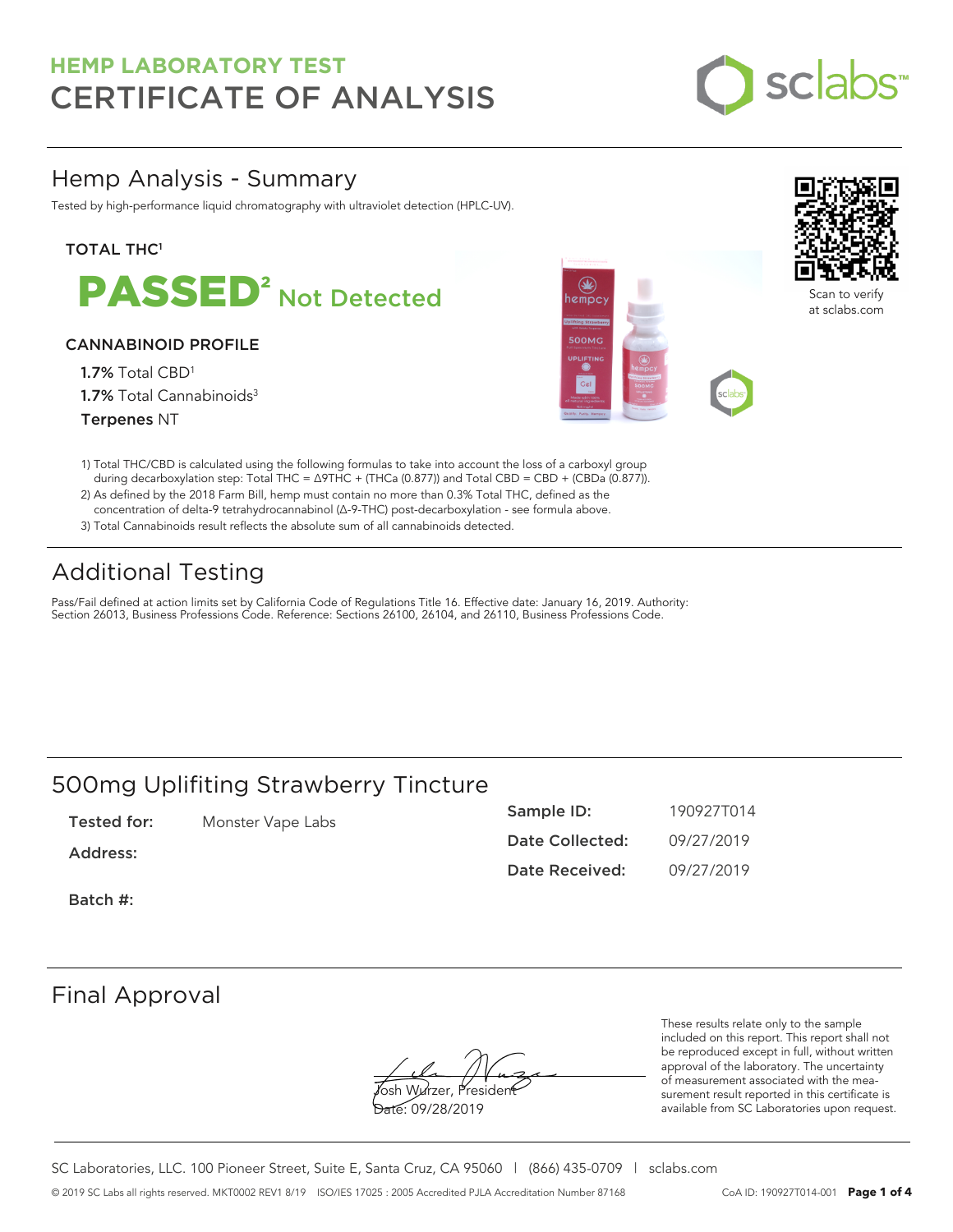

| Sample Name:     | 500mg Uplifiting Strawberry Tincture |
|------------------|--------------------------------------|
| LIMS Sample ID:  | 190927T014                           |
| Batch #:         |                                      |
| Sample Metrc ID: |                                      |
| Sample Type:     | Tincture, Other                      |
| Batch Count:     |                                      |
| Sample Count:    |                                      |
| Unit Volume:     | 30 Milliliters per Unit              |
| Serving Mass:    |                                      |
| Density:         | $0.9751$ g/mL                        |

#### **Moisture Test Results**

|          | Res |
|----------|-----|
| Moisture |     |

**Results (%)**

| <b>Cannabinoid Test Results</b>                                                              |                 |           | 09/28/2019      |  |  |  |
|----------------------------------------------------------------------------------------------|-----------------|-----------|-----------------|--|--|--|
| Cannabinoid analysis utilizing High Performance Liquid Chromatography<br>(HPLC, QSP 5-4-4-4) |                 |           |                 |  |  |  |
|                                                                                              | mg/mL           | %         | LOD / LOQ mg/mL |  |  |  |
| <b>A9THC</b>                                                                                 | <b>ND</b>       | <b>ND</b> | 0.0009 / 0.003  |  |  |  |
| A8THC                                                                                        | <b>ND</b>       | <b>ND</b> | 0.0009 / 0.003  |  |  |  |
| <b>THCa</b>                                                                                  | <b>ND</b>       | <b>ND</b> | 0.0009 / 0.003  |  |  |  |
| <b>THCV</b>                                                                                  | <b>ND</b>       | <b>ND</b> | 0.0004 / 0.001  |  |  |  |
| <b>THCVa</b>                                                                                 | <b>ND</b>       | <b>ND</b> | 0.0013 / 0.004  |  |  |  |
| <b>CBD</b>                                                                                   | 16.637          | 1.7062    | 0.0009 / 0.003  |  |  |  |
| CBDa                                                                                         | <b>ND</b>       | <b>ND</b> | 0.0009 / 0.003  |  |  |  |
| <b>CBDV</b>                                                                                  | 0.079           | 0.0081    | 0.0004 / 0.001  |  |  |  |
| CBDVa                                                                                        | <b>ND</b>       | <b>ND</b> | 0.0003 / 0.001  |  |  |  |
| <b>CBG</b>                                                                                   | 0.138           | 0.0142    | 0.001 / 0.003   |  |  |  |
| CBGa                                                                                         | <b>ND</b>       | <b>ND</b> | 0.0008 / 0.002  |  |  |  |
| <b>CBL</b>                                                                                   | <b>ND</b>       | ND.       | 0.0021 / 0.006  |  |  |  |
| <b>CBN</b>                                                                                   | <b>ND</b>       | <b>ND</b> | 0.0009 / 0.003  |  |  |  |
| CBC.                                                                                         | 0.260           | 0.0267    | 0.0011 / 0.003  |  |  |  |
| <b>CBCa</b>                                                                                  | <b>ND</b>       | ND.       | 0.0015 / 0.005  |  |  |  |
| <b>Sum of Cannabinoids:</b>                                                                  | 17.114          | 1.7551    | 513.420 mg/Unit |  |  |  |
| Total THC (∆9THC+0.877*THCa)                                                                 | <b>ND</b>       | <b>ND</b> | <b>ND</b>       |  |  |  |
| Total CBD (CBD+0.877*CBDa)                                                                   | 16.637          | 1.7062    | 499.110 mg/Unit |  |  |  |
| $\triangle$ 9THC per Unit<br>∆9THC per Serving                                               | Action Limit mg |           | <b>ND</b>       |  |  |  |

#### **Batch Photo**



SC Laboratories, LLC 100 Pioneer Street, Suite E Santa Cruz, CA 95060 (866) 435-0709 | sclabs.com

| Date Collected:                       | 09/27/2019        |
|---------------------------------------|-------------------|
| Date Received:                        | 09/27/2019        |
| Tested for:                           | Monster Vape Labs |
| License #:                            |                   |
| Address:                              |                   |
| Produced by:                          |                   |
| License #:                            |                   |
| Address:                              |                   |
| <b>Overall result for batch: Pass</b> |                   |

#### **Water Activity Test Results**

| <b>Water Activity</b> | <b>Results (Aw)</b><br><b>NT</b> | <b>Action Limit Aw</b> |
|-----------------------|----------------------------------|------------------------|
|                       |                                  |                        |

#### **Terpene Test Results**

| Terpene analysis utilizing Gas Chromatography - Flame Ionization<br>Detection (GC - FID) |                        |   |                |  |
|------------------------------------------------------------------------------------------|------------------------|---|----------------|--|
|                                                                                          | mg/g                   | % | LOD / LOQ mg/g |  |
| 2 Bisabolol                                                                              | NT                     |   |                |  |
| 2 Pinene                                                                                 | NT                     |   |                |  |
| 3 Carene                                                                                 | NT                     |   |                |  |
| Borneol                                                                                  | NT                     |   |                |  |
| 2 Caryophyllene                                                                          | NT                     |   |                |  |
| Geraniol                                                                                 | ÑT                     |   |                |  |
| 2 Humulene                                                                               | NT                     |   |                |  |
| Terpinolene                                                                              | NT                     |   |                |  |
| Valencene                                                                                | NT                     |   |                |  |
| Menthol                                                                                  | NT                     |   |                |  |
| Nerolidol                                                                                | NT                     |   |                |  |
| Camphene                                                                                 | NT                     |   |                |  |
| Eucalyptol                                                                               | NT                     |   |                |  |
| 2 Cedrene                                                                                | NT                     |   |                |  |
| Camphor                                                                                  | NT                     |   |                |  |
| (-)-Isopulegol                                                                           | $\overline{\text{NT}}$ |   |                |  |
| Sabinene                                                                                 | NT                     |   |                |  |
| 27 Terpinene                                                                             | NT.                    |   |                |  |
| 2 Terpinene                                                                              | NT                     |   |                |  |
| Linalool                                                                                 | NT                     |   |                |  |
| Limonene                                                                                 | NT                     |   |                |  |
| Myrcene                                                                                  | NT                     |   |                |  |
| Fenchol                                                                                  | NT                     |   |                |  |
| <sup>2</sup> Phellandrene                                                                | NT                     |   |                |  |
| Caryophyllene Oxide                                                                      | NT                     |   |                |  |
| Terpineol                                                                                | NT                     |   |                |  |
| 2 Pinene                                                                                 | NT                     |   |                |  |
| $R-(+)$ -Pulegone                                                                        | NT                     |   |                |  |
| <b>Geranyl Acetate</b>                                                                   | NT                     |   |                |  |
| Citronellol                                                                              | NT                     |   |                |  |
| p-Cymene                                                                                 | NT                     |   |                |  |
| Ocimene                                                                                  | NT                     |   |                |  |
| Guaiol                                                                                   | NT                     |   |                |  |
| Phytol                                                                                   | NT                     |   |                |  |
| Isoborneol                                                                               | NT                     |   |                |  |
| Total Ternene Concentration:                                                             | NIT                    |   |                |  |

**Total Terpene Concentration:**

#### Sample Certification

California Code of Regulations Title 16 Effect Date January 16, 2019<br>Authority: Section 26013, Business and Professions Code.<br>Reference: Sections 26100, 26104 and 26110, Business and Professions Code.



Josh Wurzer, President Date: 09/28/2019

© 2019 SC Labs all rights reserved. MKT0002 REV1 8/19 ISO/IES 17025 : 2005 Accredited PJLA Accreditation Number 87168 CoA ID: 190927T014-001 **Page 2 of 4**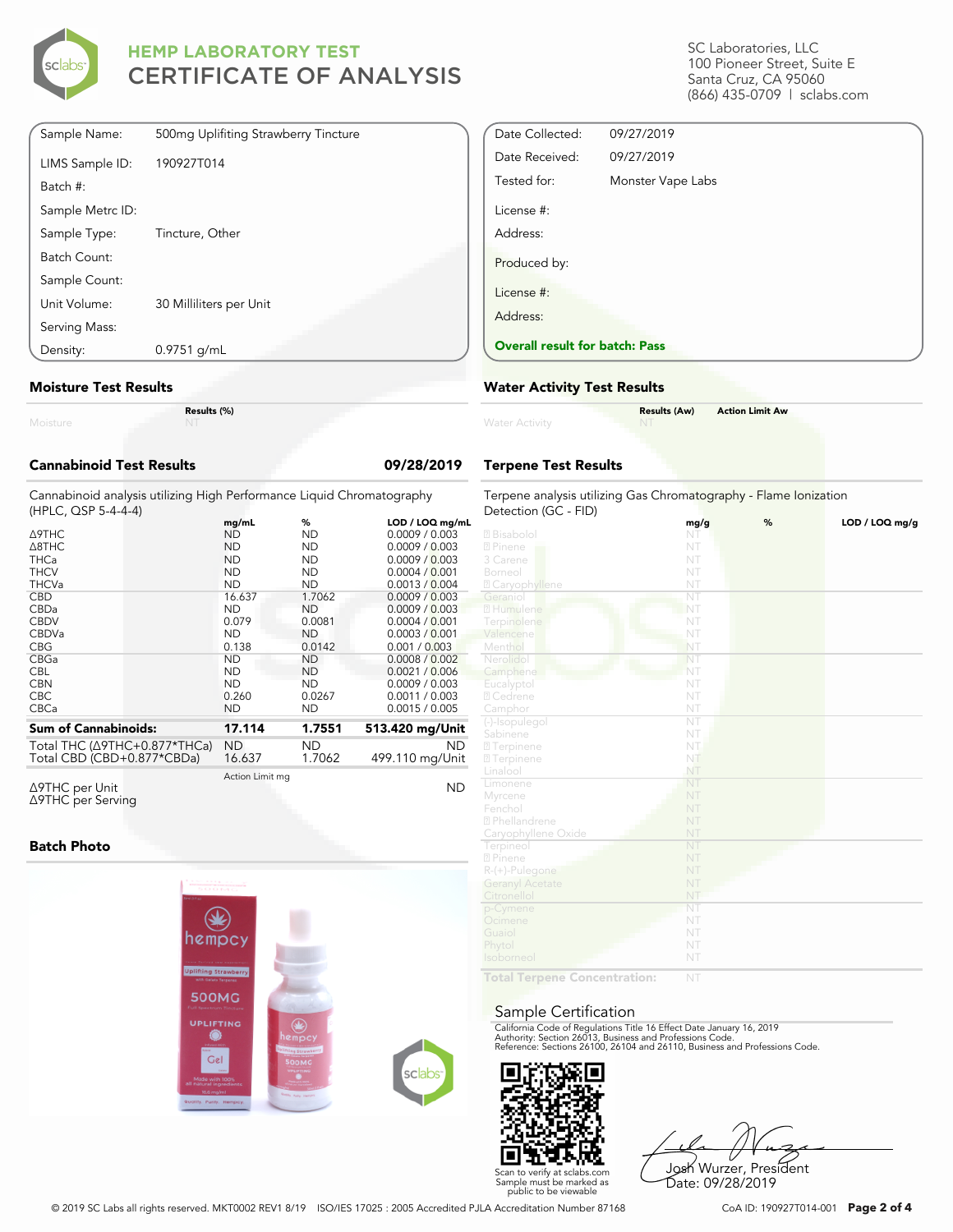

| Sample Name:     | 500mg Uplifiting Strawberry Tincture |
|------------------|--------------------------------------|
| LIMS Sample ID:  | 190927T014                           |
| Batch #:         |                                      |
| Sample Metrc ID: |                                      |
| Sample Type:     | Tincture, Other                      |
| Batch Count:     |                                      |
| Sample Count:    |                                      |
| Unit Volume:     | 30 Milliliters per Unit              |
| Serving Mass:    |                                      |
| Density:         | $0.9751$ g/mL                        |

#### **Pesticide Test Results**

#### Pesticide, Fungicide and plant growth regulator analysis utilizing HPLC-Mass Spectrometry and GC-Mass Spectrometry

|                         | Results ( $\mu$ g/g) | Action Limit µg/g | LOD / LOO µg/g |
|-------------------------|----------------------|-------------------|----------------|
| Abamectin               | NT                   |                   |                |
| Acephate                | NT                   |                   |                |
| Acequinocyl             | NT                   |                   |                |
| Acetamiprid             | NT                   |                   |                |
| Azoxystrobin            | NT                   |                   |                |
| Bifenazate              | NT                   |                   |                |
| Bifenthrin              | NT                   |                   |                |
| <b>Boscalid</b>         | NT                   |                   |                |
| Captan                  | NT                   |                   |                |
| Carbaryl                | NT                   |                   |                |
| Chlorantraniliprole     | NT                   |                   |                |
| Clofentezine            | NT                   |                   |                |
| Cyfluthrin              | NT                   |                   |                |
| Cypermethrin            | NT                   |                   |                |
| Diazinon                | NT                   |                   |                |
| Dimethomorph            | NT                   |                   |                |
| Etoxazole               | NT                   |                   |                |
| Fenhexamid              | NT                   |                   |                |
| Fenpyroximate           | NT                   |                   |                |
| Flonicamid              | NT                   |                   |                |
| Fludioxonil             | NT                   |                   |                |
| Hexythiazox             | NT                   |                   |                |
| Imidacloprid            | NT                   |                   |                |
| Kresoxim-methyl         | NT                   |                   |                |
| Malathion               | NT                   |                   |                |
| Metalaxyl               | NT                   |                   |                |
| Methomyl                | NT                   |                   |                |
| Myclobutanil            | NT                   |                   |                |
| Naled                   | NT                   |                   |                |
| Oxamyl                  | NT                   |                   |                |
| Pentachloronitrobenzene | NT                   |                   |                |
| Permethrin              | NT                   |                   |                |
| Phosmet                 | NT                   |                   |                |
| Piperonylbutoxide       | NT                   |                   |                |
| Prallethrin             | NT                   |                   |                |
| Propiconazole           | NT                   |                   |                |
| Pyrethrins              | NT                   |                   |                |
| Pyridaben               | NT                   |                   |                |
| Spinetoram              | NT                   |                   |                |
| Spinosad                | NT                   |                   |                |
| Spiromesifen            | NT                   |                   |                |
| Spirotetramat           | NT                   |                   |                |
| Tebuconazole            | NT                   |                   |                |
| Thiamethoxam            | NT                   |                   |                |

#### **Mycotoxin Test Results**

| Mycotoxin analysis utilizing HPLC-Mass Spectrometry |                                    |                      |
|-----------------------------------------------------|------------------------------------|----------------------|
|                                                     | Results (µq/kq) Action Limit µq/kq | $LOD / LOQ \mu g/kg$ |
| Aflatoxin B1, B2, G1, G2                            |                                    |                      |
| Ochratoxin A                                        |                                    |                      |

SC Laboratories, LLC 100 Pioneer Street, Suite E Santa Cruz, CA 95060 (866) 435-0709 | sclabs.com

| Date Collected:                       | 09/27/2019        |  |
|---------------------------------------|-------------------|--|
| Date Received:                        | 09/27/2019        |  |
| Tested for:                           | Monster Vape Labs |  |
| License #:                            |                   |  |
| Address:                              |                   |  |
| Produced by:                          |                   |  |
| License #:                            |                   |  |
| Address:                              |                   |  |
| <b>Overall result for batch: Pass</b> |                   |  |

#### **Pesticide Test Results**

| Pesticide, Fungicide and plant growth regulator analysis utilizing<br>HPLC-Mass Spectrometry and GC-Mass Spectrometry |                     |                   |                     |  |
|-----------------------------------------------------------------------------------------------------------------------|---------------------|-------------------|---------------------|--|
|                                                                                                                       | Results $(\mu g/g)$ | Action Limit µg/g | $LOD / LOQ \mu g/g$ |  |
| Aldicarb                                                                                                              | NI                  |                   |                     |  |
| Carbofuran                                                                                                            | NT                  |                   |                     |  |
| Chlordane                                                                                                             | NT                  |                   |                     |  |
| Chlorfenapyr                                                                                                          | NT                  |                   |                     |  |
| Chlorpyrifos                                                                                                          | NT                  |                   |                     |  |
| Coumaphos                                                                                                             | NT                  |                   |                     |  |
| Daminozide                                                                                                            | NT                  |                   |                     |  |
| <b>DDVP</b> (Dichlorvos)                                                                                              | NT                  |                   |                     |  |
| Dimethoate                                                                                                            | NT                  |                   |                     |  |
| Ethoprop(hos)                                                                                                         | NT                  |                   |                     |  |
| Etofenprox                                                                                                            | NT                  |                   |                     |  |
| Fenoxycarb                                                                                                            | NT                  |                   |                     |  |
| Fipronil                                                                                                              | NT                  |                   |                     |  |
| Imazalil                                                                                                              | NT                  |                   |                     |  |
| Methiocarb                                                                                                            | NT                  |                   |                     |  |
| Methyl parathion                                                                                                      | NT                  |                   |                     |  |
| Mevinphos                                                                                                             | NT                  |                   |                     |  |
| Paclobutrazol                                                                                                         | NT                  |                   |                     |  |
| Propoxur                                                                                                              | NT                  |                   |                     |  |
| Spiroxamine                                                                                                           | NT                  |                   |                     |  |
| Thiacloprid                                                                                                           | NT                  |                   |                     |  |

#### **Heavy Metal Test Results**

Heavy metal analysis utilizing Inductively Coupled Plasma Mass Spectrometry (ICP-MS)

| $\sigma$ | Results $(\mu q/q)$ | Action Limit µg/g | $LOD / LOQ \mu q/q$ |
|----------|---------------------|-------------------|---------------------|
| Cadmium  |                     |                   |                     |
| Lead     | NT                  |                   |                     |
| Arsenic  | NI                  |                   |                     |
| Mercury  |                     |                   |                     |

Sample Certification

California Code of Regulations Title 16 Effect Date January 16, 2019<br>Authority: Section 26013, Business and Professions Code.<br>Reference: Sections 26100, 26104 and 26110, Business and Professions Code.



Josh Wurzer, President Date: 09/28/2019

© 2019 SC Labs all rights reserved. MKT0002 REV1 8/19 ISO/IES 17025 : 2005 Accredited PJLA Accreditation Number 87168 CoA ID: 190927T014-001 **Page 3 of 4**